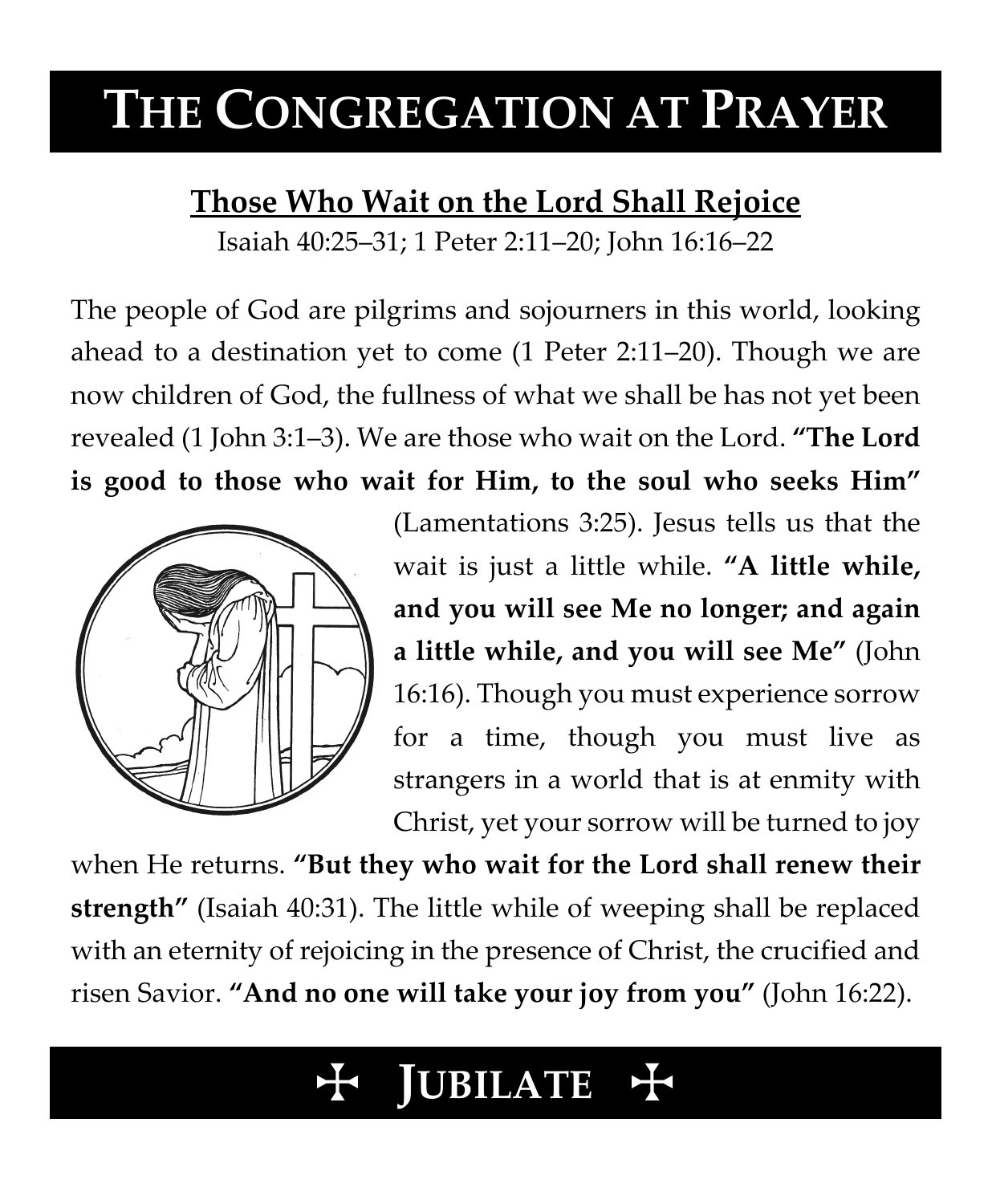#### **INVOCATION** (*make the sign of the holy cross and say*)

In the Name of the Father and of the  $\pm$  Son and of the Holy Spirit.

# **THE APOSTLES CREED**

I believe in God the Father Almighty, Maker of Heaven and earth. And in Jesus Christ, His only Son, our Lord, who was conceived by the Holy Spirit, born of the Virgin Mary, suffered under Pontius Pilate, was crucified, died, and was buried. He descended into hell. The third day He rose again from the dead. He ascended into Heaven and is seated at the right hand of God the Father Almighty. From thence He will come to judge the living and the dead. I believe in the Holy Spirit, the Holy Christian Church, the communion of saints, the forgiveness of sins, the resurrection of the body, and the  $\pm$  life everlasting.

**PSALMODY** *(sing or read out loud each day)*

Psalm 147

# **LEARN BY HEART LUTHER'S SMALL CATECHISM**: The Lord's Prayer

*The Third Petition* **Thy will be done on earth as it is in Heaven.**

#### *How is God's will done?*

**God's will is done when He breaks and hinders every evil plan and purpose of the devil, the world, and our sinful nature, which do not want us to hallow God's Name or let His Kingdom come; and when He strengthens and keeps us firm in His Word and faith until we die. This is His good and gracious will.**

|                       | Sunday: Proverbs 6:20-35 Deuteronomy 13 | Hosea 10                        |                                   | Titus 3:12-15     |
|-----------------------|-----------------------------------------|---------------------------------|-----------------------------------|-------------------|
|                       | <b>Monday:</b> Proverbs 7               | Hosea 11-12<br>Deuteronomy 14   |                                   | Philemon 1-3      |
|                       | Tuesday: Proverbs 8                     | Deuteronomy 15:1-18<br>Hosea 13 |                                   | Philemon 4-7      |
| Wednesday: Proverbs 9 |                                         | Deuteronomy 15:19-16:17         | Hosea 14                          | Philemon 8-22     |
|                       | <b>Thursday:</b> Proverbs 10            | Deuteronomy 16:18-17:20         | Amos 1:1-2:5                      | Philemon 23-25    |
|                       | Friday: Proverbs 11-12                  | Deuteronomy 18                  | Matthew $1:1-17$<br>Amos $2:6-16$ |                   |
|                       | <b>Saturday:</b> Proverbs 13-14         | Deuteronomy 19                  | Amos $3$                          | Matthew 1:18-2:12 |

### **DAILY READINGS**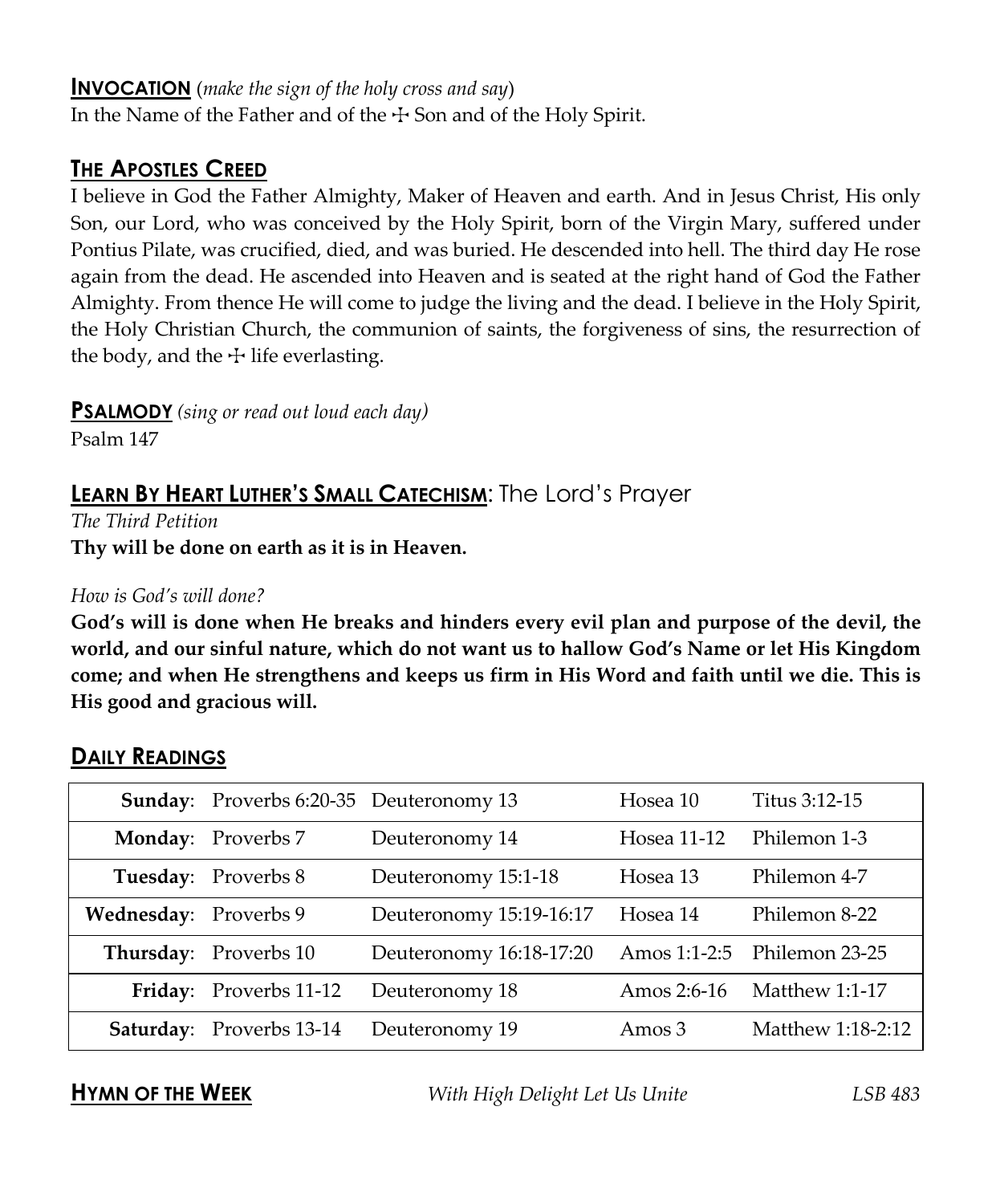## **PRAYERS**

*The following suggestions are offered as an aid in developing the habit of praying for ourselves and others each week:*

**Sunday**: For the joy of the resurrection among us; for the fruit of faith nourished by Word and Sacrament.

**Monday**: For faith to live in the promise of Holy Baptism; for one's calling and daily work; for the unemployed; for the salvation and well-being of our neighbors; for schools, colleges, and seminaries; for good government and for peace.

**Tuesday**: For deliverance against temptation and evil; for the addicted and despairing, the tortured and oppressed; for those struggling with sin.

**Wednesday**: For marriage and family, that husbands and wives, parents and children live in ordered harmony according to God's Word; for parents who must raise children alone; for our communities and neighborhoods.

**Thursday**: For the Church and her pastors; for deacons, teachers, and other church workers; for missionaries and for all who serve the Church; for fruitful and salutary use of the blessed Sacrament of Christ's body and blood.

**Friday**: For faithful preaching of the holy cross of our Lord Jesus Christ; for the spread of His knowledge throughout the whole world; for the persecuted and oppressed; for the sick and dying.

**Saturday**: For faithfulness to the end; for the renewal of those who are withering in the faith or have fallen away; for receptive hearts and minds to God's Word on the Lord's Day; for pastors as they prepare to administer and for people as they prepare to receive Christ's holy gifts.

Almighty God, You show those in error the light of Your truth so that they may return to the way of righteousness. Grant faithfulness to all who are admitted into the fellowship of Christ's Church that they may avoid whatever is contrary to their confession and follow all such things as are pleasing to You; through Jesus Christ, Your Son, our Lord, who lives and reigns with You and the Holy Spirit, one God, now and forever.

O Lord, look down from Heaven. Behold, visit, and relieve Your servants who stand in need of our prayers: **[insert the names of family members, friends, church members, government officials, those in need, etc.]** Look upon them with the eyes of Your mercy. Grant them comfort and sure confidence in You. Defend them from all danger, and keep them in perpetual peace and safety, through Jesus Christ, our Lord.